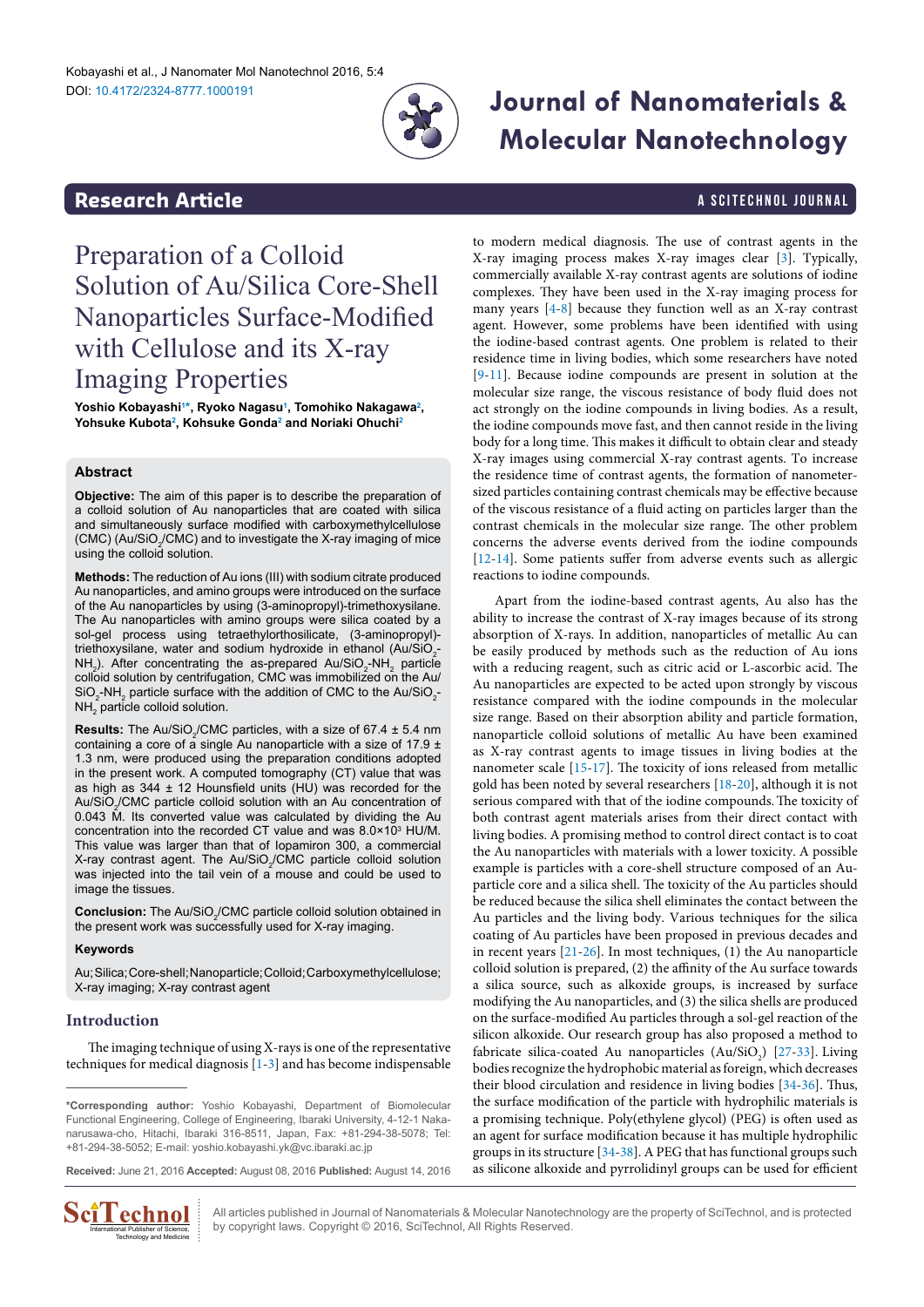surface modification. However, such PEGs with functional groups are costly compared with the functional group-free PEG. CMC is one of the representative hydrophilic polymers. Because CMC has carboxyl groups, it will be efficiently immobilized on a particle surface with amino groups.

The present work proposes a method to produce  $Au/SiO<sub>2</sub>$ particles with their surface modified by CMC  $(Au/SiO_2/CMC)$ . To perform an efficient modification of the silica surface of the Au/SiO<sub>2</sub> particles with CMC, amino groups were immobilized on the Au/SiO<sub>2</sub> particles by the simultaneous formation of the silica shell and surface amination, which has been developed in our previous work [\[31\]](#page-4-16). The surface modification with CMC was performed by simply adding the CMC to the aminated  $\text{Au/SiO}_2$  particle colloid solution. The suitability for X-ray imaging of the Au/SiO<sub>2</sub>/CMC particle colloid solution was also investigated in the present work: the X-ray absorption of the Au/  $SiO_2/CMC$  particle colloid solution was measured, and the tissues of a mouse, into which the particle colloid solution was injected, were imaged.

# **Experimental Materials and Methods**

### **Materials**

Hydrogen tetrachloroaurate (III) trihydrate (HAu $\text{Cl}_4$ ·3 $\text{H}_2\text{O}$ ) (Kanto Chemical, 98%) and trisodium citrate dihydrate (Na-cit) (Kanto Chemical, 99%) were used as an Au source and a reducing reagent to fabricate Au nanoparticles, respectively. The silane coupling agent used to increase the affinity between the Au particle surface and the silica shell was (3-aminopropyl)trimethoxysilane (APMS) (Sigma-Aldrich, 97%). For the silica coating, tetraethylorthosilicate (TEOS) (Kanto Chemical, 95%), a NaOH aqueous solution (Kanto Chemical, 1 M), APMS and ethanol (Kanto Chemical, 99.5%) were used as a silica source, a catalyst for the sol-gel reaction of TEOS, a silica source with an amino group and a solvent, respectively. CMC was used to modify the particle surface. All of the chemicals were used as received. Water was ion-exchanged and distilled using a Yamato WG-250 for use in the preparation.

#### **Preparation**

A colloid solution of Au nanoparticles was prepared by adding an Na-cit aqueous solution to an  $\mathrm{HAuCl}_{_4}$  aqueous solution under vigorous stirring at 80°C. Our previous work showed that the colloid solution prepared with initial concentrations of  $2.4\times10^{-4}$  M Au and  $1.6\times10^{3}$  M Na-cit had a surface plasmon resonance peak at 520.5 nm, and the average Au nanoparticle size was  $17.9 \pm 1.3$  nm [\[31](#page-4-16)].

The silica coating and the introduction of amino groups onto the surface of the silica-coated particles were sequentially performed with a sol-gel process using TEOS and APMS, according to our previous work [\[31](#page-4-16)]. The obtained Au nanoparticle colloid solution and an APMS/ ethanol solution were sequentially added to  $\rm H_2O/e$ thanol. After 15 min, a TEOS/ethanol solution was added to the colloid solution. After another 15 min, an NaOH aqueous solution was rapidly injected into the Au/ TEOS/H2 O/ethanol colloid solution to initiate the sol-gel reaction of TEOS. After another 15 min, an APMS/ethanol solution was added to the mixture to initiate the sol-gel reaction of the newly added APMS, which gave the aminated  $Au/SiO_2$  particles (as-prepared  $Au/SiO_2$ -NH<sub>2</sub>). The reaction temperature and time were 35°C and 24 h, respectively. The initial concentrations of Au, APMS (for the first addition), APMS (for the second addition), NaOH,  $H_2O$ , and TEOS in the as-prepared Au/SiO<sub>2</sub>-NH<sub>2</sub> particle colloid solution were adjusted to  $4.3 \times 10^{-5}$ ,  $2 \times 10^{-5}$ ,  $1.0\times10^{-4}$ ,  $5.0\times10^{-4}$ , 10.7, and  $5.0\times10^{-4}$  M, respectively. The as-prepared

 $Au/SiO<sub>2</sub>-NH<sub>2</sub>$  particles were washed and concentrated by repeating the following process three times: centrifugation of the  $\text{Au/SiO}_2\text{-}\text{NH}_2$ particle colloid solution at ca. 18000 rev/min for ca. 30 min, removal of the supernatant with decantation, addition of the solvent and shaking of the colloid solution with a vortex mixer (concentrated  $Au/SiO<sub>2</sub>$ - $NH<sub>2</sub>$  particles). Ethanol was used as the solvent in the first process, and water was used as the solvent in the second and third processes. Finally, the as-prepared  $Au/SiO_2-NH_2$  particle colloid solution was concentrated to 1/2000 by decreasing the amounts of added solvent.

The immobilization of CMC on the particle surface was performed by utilizing the electrostatic interaction between the cationic surface of the amino groups on the  $Au/SiO_2-NH_2$  particles and the carboxyl groups (anions) of CMC. Equal volume portions of a 2 g/L CMC aqueous solution and the concentrated  $\text{Au/SiO}_2\text{-NH}_2$  particle colloid solution were combined to immobilize CMC on the particle surface  $(Au/SiO<sub>2</sub>/CMC)$ , which diluted the initial Au nanoparticle colloid solution to  $1/1000$  in the Au/SiO<sub>2</sub>/CMC particle colloid solution by volume. Consequently, the Au concentration in the final  $Au/SiO<sub>2</sub>/$ CMC particle colloid solution was expected to be 0.043 M, if the entire  $\mathrm{HAuCl}_{4}$  was reduced to form Au nanoparticles and no particles were lost during the washing process.

# **Characterization**

The samples were characterized using visible (VIS) spectroscopy, dynamic light scattering (DLS) and transmittance electron microscopy (TEM). The VIS extinction of the particle colloid solution was measured using a Shimadzu UV-3101PC spectrophotometer. The distribution of particle size was measured using DLS. The DLS was performed using a Malvern ZS90 particle size and zeta potential analyzer. The TEM was performed using a JEOL JEM-2100 microscope that operated at 200 kV. The TEM samples were prepared by dropping and evaporating the nanoparticle suspensions on a colloid-coated copper grid. Dozens of particle diameters were measured to determine the volume averaged particle size.

CT images and CT values of samples were obtained using an Aloka La theta LCT-200 CT system, which was also used in our previous works [\[29,](#page-4-17)[30](#page-4-18)]. The samples were the  $Au/SiO_2/CMC$  particle colloid solution and an imprinting control region mouse with an age of 5-6 weeks. The colloid solution was injected into the tail vein of the mouse under anesthesia. The sample was placed in a tube with a diameter of 3.7 cm and a length of 29.5 cm. The images were taken as if the samples were cut into round slices. The CT values were estimated based on the CT values of -1000 and 0 Hounsfield units (HU) for air and water, respectively.

# **Results and Discussion**

# Specifications of Au/SiO<sub>2</sub>/CMC particles

Figure 1 (a) shows a photograph of the concentrated  $Au/SiO_2/CMC$ particle colloid solution. The concentrated colloid solution is dark red in color. Although the particle colloid solution was concentrated to 1/1000 of the volume of the as-prepared Au nanoparticle colloid solution during the preparation, it was confirmed by the naked eye that the dark red colloid solution contained no sediment. This confirmation indicated that the  $Au/SiO_2/CMC$  particle colloid solution was colloidally stable at the micrometer-meter order, even at a high concentration.

An inset of [Figure](#page-2-1) 2 shows a photograph of the  $Au/SiO_2/$ CMC particle colloid solution, which was prepared by diluting the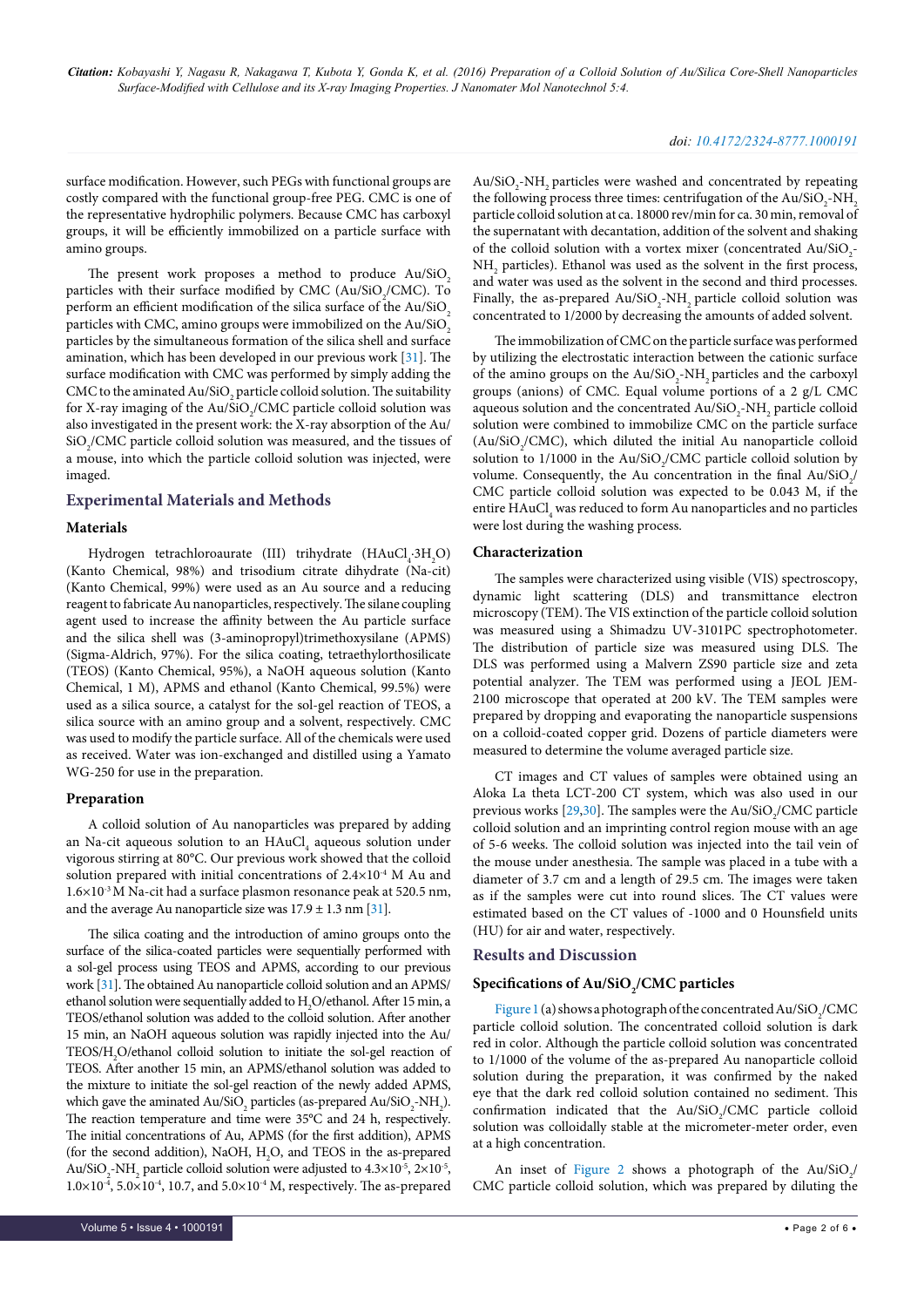<span id="page-2-0"></span>

**Figure 1:** Images of Au/SiO<sub>2</sub>/CMC particles. Images (a), (b) and (c) are a photograph of concentrated  $Au/SiO<sub>2</sub>/CMC$  colloid solution, a TEM image of Au/SiO<sub>2</sub>/CMC particles in the concentrated colloid solution, and a CT image of the concentrated colloid solution, respectively.

<span id="page-2-1"></span>

concentrated  $\text{Au/SiO}_2/\text{CMC}$  particle colloid solution for measuring its VIS extinction spectrum. The colloid solution had a color of purple. This color appeared to be derived from the surface plasmon resonance absorption of the metallic Au nanoparticles. [Figure](#page-2-1) [2](#page-2-1) shows a VIS extinction spectrum of the colloid solution. The surface plasmon band was observed at 534.0 nm. The surface plasmon band red-shifted slightly with respect to the uncoated Au nanoparticles. The red shift of the plasmon band is due to a local increase of the refractive index around the Au particles [\[39](#page-5-5)]. A similar mechanism was also considered in the present work. Accordingly, this result implied that the Au nanoparticles were coated with silica, and the core-shell structure was maintained even after the processes of immobilizing the CMC and concentrating the  $Au/SiO_2/CMC$  particle colloid solution. In addition to the surface plasmon band, no surface plasmon band was observed at a wavelength longer than ca. 600 nm. This result indicated that the Au nanoparticles did not aggregate because the aggregation of Au nanoparticles causes their surface plasmon band to be detected at longer wavelengths. The maintenance of the core-shell structure prevented the Au nanoparticles from aggregating because of the physical barrier of the silica shells.

[Figure](#page-2-0) 1 (b) shows a TEM image of the  $Au/SiO_2/CMC$  particles. Most of the particles observed in the image contained a single core of consisting of a Au nanoparticle. Accordingly, this observation also supported the maintenance of core-shell structure. Their particle size (TEM particle size) was  $67.4 \pm 5.4$  nm. [Figure](#page-2-2) 3 shows the particle size distribution of the  $Au/SiO_2/CMC$  particles. The particle sizes were in the range of 30-200 nm, and the particle size that gave the largest distribution (DLS particle size) was 61.2 nm. This DLS particle size corresponded with the TEM particle size. This correspondence reconfirmed that most of the produced particles had the core-shell structure observed in [Figure 1 \(b\)](#page-2-0).

#### **X-ray imaging**

[Figure](#page-2-0) 1 (c) shows a CT image of the  $Au/SiO<sub>2</sub>/CMC$  particle colloid solution. The image was clear with a light contrast, and its CT value was as high as  $344 \pm 12$  HU. This value was converted to a value with respect to the molar concentration of subject materials such as Au and I (converted CT value) to compare with the CT value of the commercial contrast agent. The converted CT value was  $8.0 \times 10^3$  HU/M because of the Au concentration of 0.043 M. According to our previous work, a converted CT value of Iopamiron 300 with respect to the iodine concentration is  $4.76 \times 10^3$  HU/M [[30](#page-4-18)]. The converted CT value of the  $Au/SiO<sub>2</sub>/CMC$  particle colloid solution was 1.7 times larger than that of Iopamiron 300. Gold absorbs X-rays more strongly than iodine per atom because of its large atomic number. Accordingly, the  $Au/SiO_2/$ PEG particle colloid solution had a large converted CT value. Thus, this result indicated that the  $Au/SiO_2/CMC$  particle colloid solution could function as an X-ray contrast agent for sensitivity.

[Figure](#page-3-0) 4 shows the X-ray images of the mouse before and after it was injected with the  $Au/SiO_2/CMC$  particle colloid solution. [Figure](#page-3-1) [5](#page-3-1) shows the CT values of the various tissues as a function of time after the injection, where a value at 0 min indicated that it was prior to the injection. For a kidney, the contrast was not remarkably changed, and its CT value was nearly constant at approximately 60 HU. After the injection, the contrast of the liver and the spleen appeared to be slightly lighter than prior to the injection. Their CT values were 84.5 and 83.0 HU prior to the injection, respectively. The values jumped to 118.0 HU at 5 min after the injection and then almost leveled off. The  $Au/SiO_2/PEG$  particles were trapped and accumulated in the liver and the spleen immediately after the injection. As a result, the jump and the level-off were observed for the CT values of the liver and the spleen. For the heart, the injection also provided no remarkable change in contrast, which indicated that the  $Au/SiO_2/CMC$  particles had been trapped and had subsequently accumulated, and the particles were not circulated in the mouse. A similar result was also obtained in our previous studies on  $Au/SiO<sub>2</sub>$  particle colloid solutions [[30](#page-4-18)[,33\]](#page-4-15). The effect of CMC immobilization on the particles with regard to the circulation did not appear contrary to our expectation, which meant

<span id="page-2-2"></span>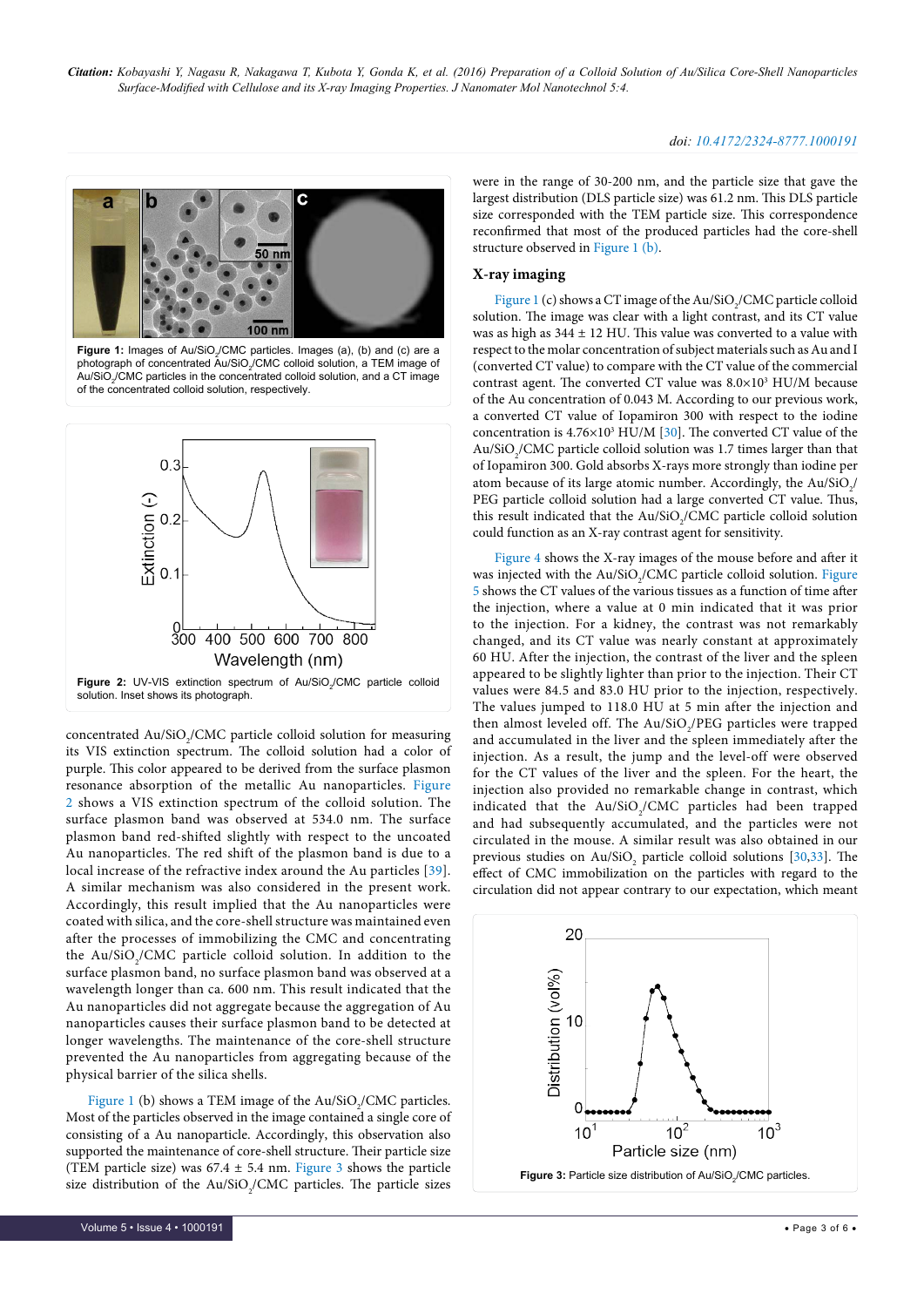*Citation: Kobayashi Y, Nagasu R, Nakagawa T, Kubota Y, Gonda K, et al. (2016) Preparation of a Colloid Solution of Au/Silica Core-Shell Nanoparticles Surface-Modified with Cellulose and its X-ray Imaging Properties. J Nanomater Mol Nanotechnol 5:4.*

### *doi: 10.4172/2324-8777.1000191*

<span id="page-3-0"></span>

**Figure 4:** CT images of the heart (red arrows), liver (green arrows), spleen (blue arrows) and kidney (yellow arrows) of the mouse after injecting concentrated Au/SiO<sub>2</sub>/CMC colloid solution. The images were taken (a) before injection and at (b) 5, (c) 60, (d) 180, (e) 360, and (f) 720 min after injection.

<span id="page-3-1"></span>

that the CMC could not increase the circulation time. Another reason was considered as follows. The carboxyl group of CMC was expected to react with the amino group on particles to form a peptide bond, which immobilizes CMC on the particle surface. However, the CMC immobilization did not take place efficiently in the present work, although the reason remains unclear. Thus, only a small amount of CMC was immobilized on the particle surface. Consequently, the CMC could not increase the overall circulation time because of the small amount that was immobilized.

# **Conclusions**

 $Au/SiO<sub>2</sub>-NH<sub>2</sub>$  particles that contained Au cores with a size of  $17.9 \pm 1.3$  nm were fabricated by the simultaneous synthesis of silica-coated Au nanoparticles and the introduction of amino groups to the  $\mathrm{Au/SiO}_{_2}$  particles during silica coating. The particles of the colloid solution of  $Au/SiO_2/CMC$  were produced with a size of 67.4 ± 5.4 nm by allowing the CMC to react with the amino groups on the  $Au/SiO_2-NH_2$  particles. The  $Au/SiO_2/CMC$  particle colloid solution could absorb X-rays better than the commercial X-ray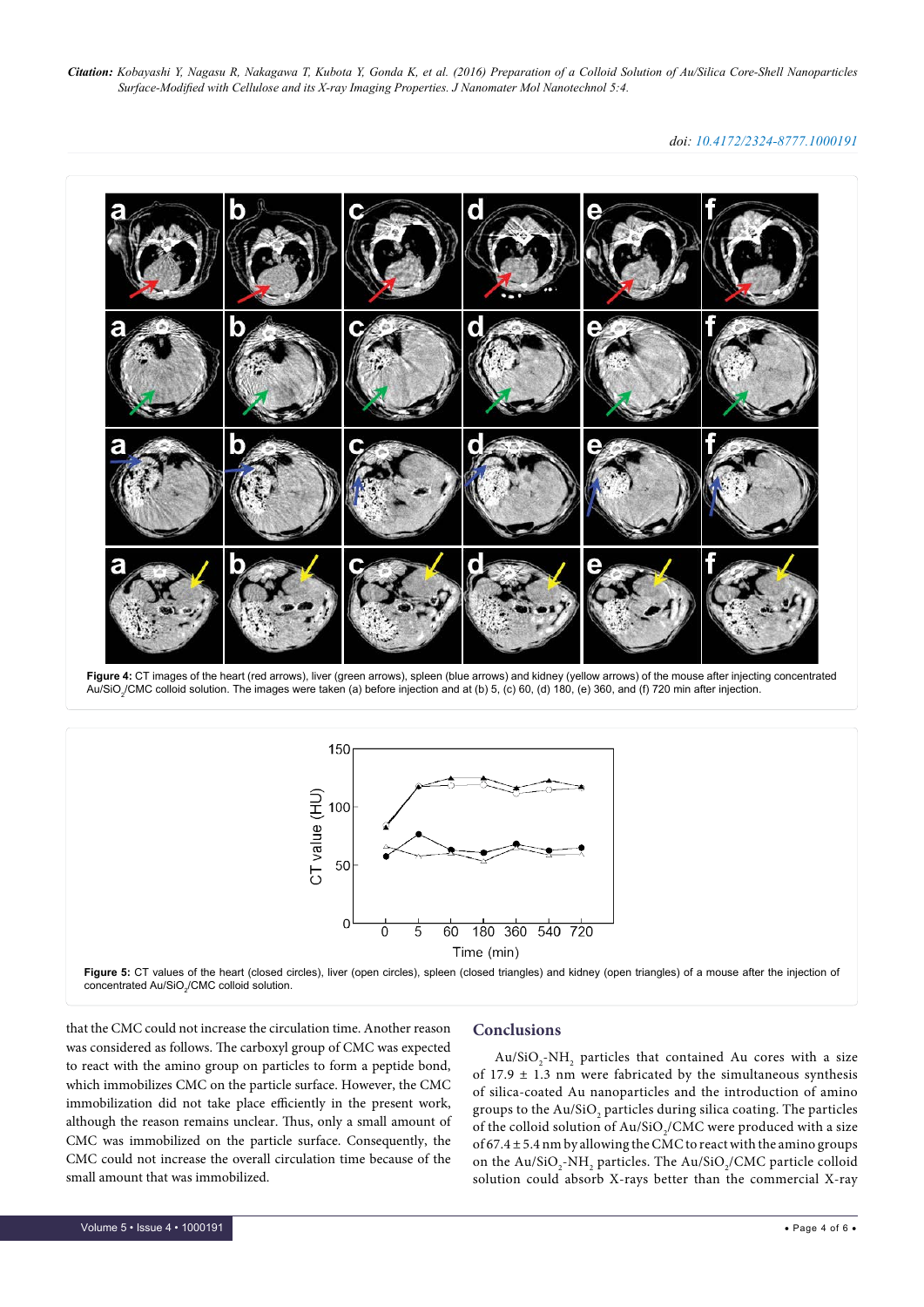*Citation: Kobayashi Y, Nagasu R, Nakagawa T, Kubota Y, Gonda K, et al. (2016) Preparation of a Colloid Solution of Au/Silica Core-Shell Nanoparticles Surface-Modified with Cellulose and its X-ray Imaging Properties. J Nanomater Mol Nanotechnol 5:4.*

contrast agent: the  $\text{Au/SiO}_2/\text{CMC}$  particle colloid solution had a CT value of  $8.0 \times 10^3$  HU/M (with respect to the Au concentration), which is higher than that of the commercial X-ray contrast agent. The injection of the  $Au/SiO_2/CMC$  particle colloid solution into a mouse lightened the contrast of its internal organs, i.e., increased their CT values. Accordingly, the  $Au/SiO_2/CMC$  particle colloid solution was applicable as an X-ray contrast agent. Because this paper focused on the time dependence of the CT values of various tissues in the mouse, other parameters, such as the toxicity of the particle colloid solution and the precise mechanisms of amination and CMC immobilization, were not investigated. Further studies on the parameters such as the toxicity of the particle colloid solutions, the precise mechanisms of CMC immobilization and the efficient immobilization of CMC are required in the next steps toward practical use.

#### **Acknowledgments**

We express our thanks to Prof. T. Noguchi at the College of Science of Ibaraki University, Japan (current affiliation: Faculty of Arts and Science of Kyushu University, Japan) for his help with the TEM observation. This work was supported by a Grant-in-Aid for Scientific Research on Innovative Areas ''Nanomedicine Molecular Science'' (No. 2306) from the Ministry of Education, Culture, Sports, Science, and Technology of Japan and by JSPS KAKENHI Grant Number 24310085.

#### **References**

- <span id="page-4-0"></span>1. Tsuji K, Nakano K, Hayashi H, Hayashi K, Ro CU (2008) X-ray [spectrometry.](http://pubs.acs.org/doi/abs/10.1021/ac800678s)  Anal Chem [80: 4421-4454.](http://pubs.acs.org/doi/abs/10.1021/ac800678s)
- 2. Liu Y, Al K, Lu [L \(2012\) Nanoparticulate](http://pubs.acs.org/doi/abs/10.1021/ar300150c) X-ray computed tomography contrast agents: From design validation to in vivo [applications. Accounts](http://pubs.acs.org/doi/abs/10.1021/ar300150c) Chem Res [45: 1817-1827.](http://pubs.acs.org/doi/abs/10.1021/ar300150c)
- <span id="page-4-1"></span>3. Lusic H, Grinstaff [MW \(2013\) X-ray-computed](http://pubs.acs.org/doi/abs/10.1021/cr200358s) tomography contrast agents. Chem Rev [113: 1641-1666.](http://pubs.acs.org/doi/abs/10.1021/cr200358s)
- <span id="page-4-2"></span>4. Numata K, Fukuda [H, Morimoto](http://www.sciencedirect.com/science/article/pii/S0720048X11008308) M, Kondo M, Nozaki A, et al. (2012) Use of fusion imaging combining [contrast-enhanced](http://www.sciencedirect.com/science/article/pii/S0720048X11008308) ultrasonography with a perflubutane-based contrast agent and [contrast-enhanced](http://www.sciencedirect.com/science/article/pii/S0720048X11008308) computed tomography for the evaluation of percutaneous [radiofrequency](http://www.sciencedirect.com/science/article/pii/S0720048X11008308) ablation of hypervascular hepatocellular [carcinoma. Eur](http://www.sciencedirect.com/science/article/pii/S0720048X11008308) J Radiol 81: 2746-2753.
- 5. Takizawa H, Kondo K, Toba H, Kajiura K, Ali AHK, et [al. \(2012\) Computed](http://www.sciencedirect.com/science/article/pii/S0022522312003558) tomography lymphography by [transbronchial](http://www.sciencedirect.com/science/article/pii/S0022522312003558) injection of iopamidol to identify sentinel nodes in [preoperative](http://www.sciencedirect.com/science/article/pii/S0022522312003558) patients with non-small cell lung cancer: A pilot study. J Thorac Cardiovasc Surg [144: 94-99.](http://www.sciencedirect.com/science/article/pii/S0022522312003558)
- 6. Yin WH, Lu B, Gao JB, Li PL, Sun K, et [al. \(2015\) Effect](http://www.journalofcardiovascularct.com/article/S1934-5925(15)00011-8/abstract) of reduced x-ray tube voltage, low iodine [concentration](http://www.journalofcardiovascularct.com/article/S1934-5925(15)00011-8/abstract) contrast medium, and sinogram-affirmed iterative [reconstruction](http://www.journalofcardiovascularct.com/article/S1934-5925(15)00011-8/abstract) on image quality and radiation dose at coronary CT angiography: Results of the prospective [multicenter. J](http://www.journalofcardiovascularct.com/article/S1934-5925(15)00011-8/abstract) Cardiovasc Comput Tomogr [9: 215-224.](http://www.journalofcardiovascularct.com/article/S1934-5925(15)00011-8/abstract)
- 7. Kitajima K, Ueno Y, Suzuki K, Kita M, Ebina Y, et [al. \(2012\) Low-dose](http://www.sciencedirect.com/science/article/pii/S0720048X12001179) nonenhanced CT versus full-dose [contrast-enhanced](http://www.sciencedirect.com/science/article/pii/S0720048X12001179) CT in integrated PET/CT scans for diagnosing ovarian cancer [recurrence. Eur](http://www.sciencedirect.com/science/article/pii/S0720048X12001179) J Radiol 81: 3557-3562.
- <span id="page-4-3"></span>8. Koda M, Mandai M, Matono T, Sugihara [T, Nagahara](http://www.sciencedirect.com/science/article/pii/S0899707109000850) T, et al. (2010) Assessment of the ablated area after [radiofrequency](http://www.sciencedirect.com/science/article/pii/S0899707109000850) ablation by contrastenhanced [sonography; comparison](http://www.sciencedirect.com/science/article/pii/S0899707109000850) with virtual sonography with magnetic [navigation. Clin](http://www.sciencedirect.com/science/article/pii/S0899707109000850) Imag 34: 60-64.
- <span id="page-4-4"></span>9. Hallouard F, Briancon S, Anton N, Li X, Vandamme T, et al. (2013) Iodinated nano-emulsions as contrast agents for preclinical X-ray imaging: Impact of the free surfactants on the pharmacokinetics. Eur J Pharm Biopharm 83: 54-62.
- 10. Jin E, Lu ZR [\(2014\) Biodegradable](http://www.pubpdf.com/pub/24768156/Biodegradable-iodinated-polydisulfides-as-contrast-agents-for-CT-angiography) iodinated polydisulfides as contrast agents for CT [angiography. Biomater](http://www.pubpdf.com/pub/24768156/Biodegradable-iodinated-polydisulfides-as-contrast-agents-for-CT-angiography) 35: 5822-5829.
- <span id="page-4-5"></span>11. Qiao Z, Shi [X \(2015\) Dendrimer-based](http://www.sciencedirect.com/science/article/pii/S0079670014001014) molecular imaging contrast agents. Prog Polym Sci [44: 1-27.](http://www.sciencedirect.com/science/article/pii/S0079670014001014)
- <span id="page-4-6"></span>12. Thomsen [HS \(2011\) Contrast](http://www.sciencedirect.com/science/article/pii/S0720048X11001446) media safety-An update. Eur J Radiol 80: [77-82.](http://www.sciencedirect.com/science/article/pii/S0720048X11001446)

#### *doi: 10.4172/2324-8777.1000191*

- 13. Ares JDA, Amatriain GR, Iglesias CN, Forner MB, Gay [MLF \(2014\) Contrast](http://www.sciencedirect.com/science/article/pii/S1084208X15000117) agents used in interventional [pain: Management, complications, and](http://www.sciencedirect.com/science/article/pii/S1084208X15000117) [troubleshooting. Tech](http://www.sciencedirect.com/science/article/pii/S1084208X15000117) Reg Anesth Pain Manag 18: 65-75.
- <span id="page-4-7"></span>14. Matsushita T, Kobayashi [N, Hashizuka](http://www.sciencedirect.com/science/article/pii/S0045653515003264) M, Sakuma H, Kondo T, et al. (2015) Changes in [mutagenicity](http://www.sciencedirect.com/science/article/pii/S0045653515003264) and acute toxicity of solutions of iodinated X-ray contrast media during [chlorination. Chemosphere](http://www.sciencedirect.com/science/article/pii/S0045653515003264) 135: 101-107.
- <span id="page-4-8"></span>15. Tu SJ, Yang PY, Hong JH, Lo [CJ \(2013\) Quantitative](http://www.sciencedirect.com/science/article/pii/S0969806X13001539) dosimetric assessment for effect of gold [nanoparticles](http://www.sciencedirect.com/science/article/pii/S0969806X13001539) as contrast media on radiotherapy planning. Radiat Phys Chem [88: 14-20.](http://www.sciencedirect.com/science/article/pii/S0969806X13001539)
- 16. Cole LE, Vargo-Gogola T, Roeder RK (2014) Bisphosphonate-functionalized gold nanoparticles for contrast-enhanced X-ray detection of breast microcalcifications. Biomater 35: 2312-2321.
- <span id="page-4-9"></span>17. Silvestri A, Polito L, Bellani G, Zambelli V, Jumde RP, et [al. \(2015\) Gold](http://www.sciencedirect.com/science/article/pii/S0021979714007796) nanoparticles obtained by aqueous digestive [ripening: Their](http://www.sciencedirect.com/science/article/pii/S0021979714007796) application as X-ray contrast agents. J Colloid Interface Sci [439: 28-33.](http://www.sciencedirect.com/science/article/pii/S0021979714007796)
- <span id="page-4-10"></span>18. Otomo PV, Wepener V, Maboeta [MS \(2014\) Single](http://www.sciencedirect.com/science/article/pii/S0929139314002121) and mixture toxicity of gold nanoparticles and gold (III) to *Enchytraeus buchholzi* [\(Oligochaeta\). Appl](http://www.sciencedirect.com/science/article/pii/S0929139314002121) Soil Ecol [84: 231-234.](http://www.sciencedirect.com/science/article/pii/S0929139314002121)
- 19. Rachmawati D, Alsalem [IWA, Bontkes](http://www.sciencedirect.com/science/article/pii/S0887233314002008) HJ, Verstege MI, Gibbs S, et al. (2015) Innate [stimulatory](http://www.sciencedirect.com/science/article/pii/S0887233314002008) capacity of high molecular weight transition metals Au (gold) and [Hg \(mercury\).](http://www.sciencedirect.com/science/article/pii/S0887233314002008) Toxicol in Vitro 29: 363-369.
- <span id="page-4-11"></span>20. Sathishkumar M, Pavagadhi S, Mahadevan [A, Balasubramanian](http://www.sciencedirect.com/science/article/pii/S0147651314001250) R (2015) Biosynthesis of gold [nanoparticles](http://www.sciencedirect.com/science/article/pii/S0147651314001250) and related cytotoxicity evaluation using A549cells. Ecotoxicol Environ Safe [114: 232-240.](http://www.sciencedirect.com/science/article/pii/S0147651314001250)
- <span id="page-4-12"></span>21. Lee HB, Yoo YM, Han [YH \(2006\) Characteristic](http://www.sciencedirect.com/science/article/pii/S1359646206006282) optical properties and synthesis of gold-silica core-shell [colloids. Scripta](http://www.sciencedirect.com/science/article/pii/S1359646206006282) Mater 55: 1127-1129.
- 22. Zhang K, Wang W, Cheng W, Xing X, Mo G, et [al. \(2010\) Temperature](http://pubs.acs.org/doi/abs/10.1021/jp907815b)induced interfacial change in Au@SiO<sub>2</sub> core-shell [nanoparticles](http://pubs.acs.org/doi/abs/10.1021/jp907815b) detected by extended X-ray absorption fine structure. J Phys Chem C [114: 41-49.](http://pubs.acs.org/doi/abs/10.1021/jp907815b)
- 23. Wu Z, Liang J, Ji X, Yang [W \(2011\) Preparation](http://www.sciencedirect.com/science/article/pii/S0927775711006315) of uniform Au@SiO<sub>2</sub> particles by direct silica coating on citrate-capped Au [nanoparticles. Colloids](http://www.sciencedirect.com/science/article/pii/S0927775711006315) Surf A [392: 220-224.](http://www.sciencedirect.com/science/article/pii/S0927775711006315)
- 24. Chang B, Zhang X, Guo J, Sun Y, Tang H, et al. (2012) General one-pot strategy to prepare multifunctional nanocomposites with hydrophilic colloidal nanoparticles core/mesoporous silica shell structure. J Colloid Interface Sci 377: 64-75.
- 25. Törngren B, Akitsu K, Ylinen A, Sandén S, Jiang H, et [al. \(2014\) Investigation](http://www.pubfacts.com/detail/24388614/Investigation-of-plasmonic-gold-silica-core-shell-nanoparticle-stability-in-dye-sensitized-solar-cel) of plasmonic gold-silica core-shell nanoparticle stability in [dye-sensitized](http://www.pubfacts.com/detail/24388614/Investigation-of-plasmonic-gold-silica-core-shell-nanoparticle-stability-in-dye-sensitized-solar-cel) solar cell [applications. J](http://www.pubfacts.com/detail/24388614/Investigation-of-plasmonic-gold-silica-core-shell-nanoparticle-stability-in-dye-sensitized-solar-cel) Colloid Interface Sci 427: 54-61.
- <span id="page-4-13"></span>26. Raj S, Adilbish G, Lee JW, Majhi SM, Chon BS, et [al. \(2014\) Fabrication](http://www.sciencedirect.com/science/article/pii/S0272884214008104) of Au@SiO<sub>2</sub> core–shell [nanoparticles](http://www.sciencedirect.com/science/article/pii/S0272884214008104) on conducting glass substrate by pulse electrophoresis [deposition. Ceram](http://www.sciencedirect.com/science/article/pii/S0272884214008104) Int 40: 13621-13626.
- <span id="page-4-14"></span>27. Kobayashi Y, Inose [H, Nakagawa](http://www.sciencedirect.com/science/article/pii/S0021979711000749) T, Gonda K, Takeda M, et al. (2011) Control of shell thickness in silica-coating of Au [nanoparticles](http://www.sciencedirect.com/science/article/pii/S0021979711000749) and their X-ray imaging properties. J Colloid Interface Sci [358: 329-333.](http://www.sciencedirect.com/science/article/pii/S0021979711000749)
- 28. Kobayashi Y, Inose [H, Nakagawa](http://www.tandfonline.com/doi/abs/10.1179/1743294411Y.0000000069#.V6h2n_l97Dc) T, Gonda K, Takeda M, et al. (2012) Synthesis of Au-silica core-shell particles by a sol-gel [process. Surf](http://www.tandfonline.com/doi/abs/10.1179/1743294411Y.0000000069#.V6h2n_l97Dc) Eng 28: [129-133.](http://www.tandfonline.com/doi/abs/10.1179/1743294411Y.0000000069#.V6h2n_l97Dc)
- <span id="page-4-17"></span>29. Kobayashi Y, Inose H, Nakagawa T, Kubota Y, Gonda K, et [al. \(2013\) X-ray](http://link.springer.com/article/10.1186/2193-8865-3-62) imaging technique using colloid solution of Au/silica core-shell [nanoparticles.](http://link.springer.com/article/10.1186/2193-8865-3-62)  J [Nanostruct](http://link.springer.com/article/10.1186/2193-8865-3-62) Chem 3: 62.
- <span id="page-4-18"></span>30. Kobayashi Y, Inose H, Nagasu R, Nakagawa T, Kubota Y, et [al. \(2013\) X-ray](http://download.springer.com/static/pdf/719/art%253A10.1186%252F2193-8865-3-62.pdf?originUrl=http%3A%2F%2Flink.springer.com%2Farticle%2F10.1186%2F2193-8865-3-62&token2=exp=1470659470~acl=%2Fstatic%2Fpdf%2F719%2Fart%25253A10.1186%25252F2193-8865-3-62.pdf%3ForiginUrl%3Dhttp%253A%252F%252Flink.springer.com%252Farticle%252F10.1186%252F2193-8865-3-62*~hmac=586f5bdd69ad807366d3a8eaa118e8f1720e514a4701351eaf8220a3b072a614) imaging technique using colloid solution of [Au/silica/poly\(ethylene](http://download.springer.com/static/pdf/719/art%253A10.1186%252F2193-8865-3-62.pdf?originUrl=http%3A%2F%2Flink.springer.com%2Farticle%2F10.1186%2F2193-8865-3-62&token2=exp=1470659470~acl=%2Fstatic%2Fpdf%2F719%2Fart%25253A10.1186%25252F2193-8865-3-62.pdf%3ForiginUrl%3Dhttp%253A%252F%252Flink.springer.com%252Farticle%252F10.1186%252F2193-8865-3-62*~hmac=586f5bdd69ad807366d3a8eaa118e8f1720e514a4701351eaf8220a3b072a614) glycol) [nanoparticles. Mater](http://download.springer.com/static/pdf/719/art%253A10.1186%252F2193-8865-3-62.pdf?originUrl=http%3A%2F%2Flink.springer.com%2Farticle%2F10.1186%2F2193-8865-3-62&token2=exp=1470659470~acl=%2Fstatic%2Fpdf%2F719%2Fart%25253A10.1186%25252F2193-8865-3-62.pdf%3ForiginUrl%3Dhttp%253A%252F%252Flink.springer.com%252Farticle%252F10.1186%252F2193-8865-3-62*~hmac=586f5bdd69ad807366d3a8eaa118e8f1720e514a4701351eaf8220a3b072a614) Res Innov 17: 507-514.
- <span id="page-4-16"></span>31. Kobayashi Y, Nagasu R, Shibuya [K, Nakagawa](http://link.springer.com/article/10.1007/s11051-014-2551-7#page-1) T, Kubota Y, et al. (2014) Synthesis of a colloid solution of silica-coated gold [nanoparticles](http://link.springer.com/article/10.1007/s11051-014-2551-7#page-1) for X-ray imaging [applications. J](http://link.springer.com/article/10.1007/s11051-014-2551-7#page-1) Nanoparticle Res 16: 2551.
- 32. Kobayashi Y, Nagasu R[, Nakagawa](http://www.tandfonline.com/doi/full/10.1179/2055033215Y.0000000003) T, Kubota Y, Gonda K, et al. (2015) Preparation of [Au/silica/poly\(ethylene](http://www.tandfonline.com/doi/full/10.1179/2055033215Y.0000000003) glycol) nanoparticle colloid solution and its use in X-ray imaging [process. Nanocomposites](http://www.tandfonline.com/doi/full/10.1179/2055033215Y.0000000003) 2: 83-88.
- <span id="page-4-15"></span>33. Kobayashi Y, Shibuya [K, Tokunaga](http://link.springer.com/article/10.1007/s10971-015-3921-z) M, Kubota Y, Oikawa T, et al. (2016) Preparation of [high-concentration](http://link.springer.com/article/10.1007/s10971-015-3921-z) colloidal solution of silica-coated gold [nanoparticles](http://link.springer.com/article/10.1007/s10971-015-3921-z) and their application to X-ray imaging. J Sol-Gel Sci Technol [78: 82-90.](http://link.springer.com/article/10.1007/s10971-015-3921-z)